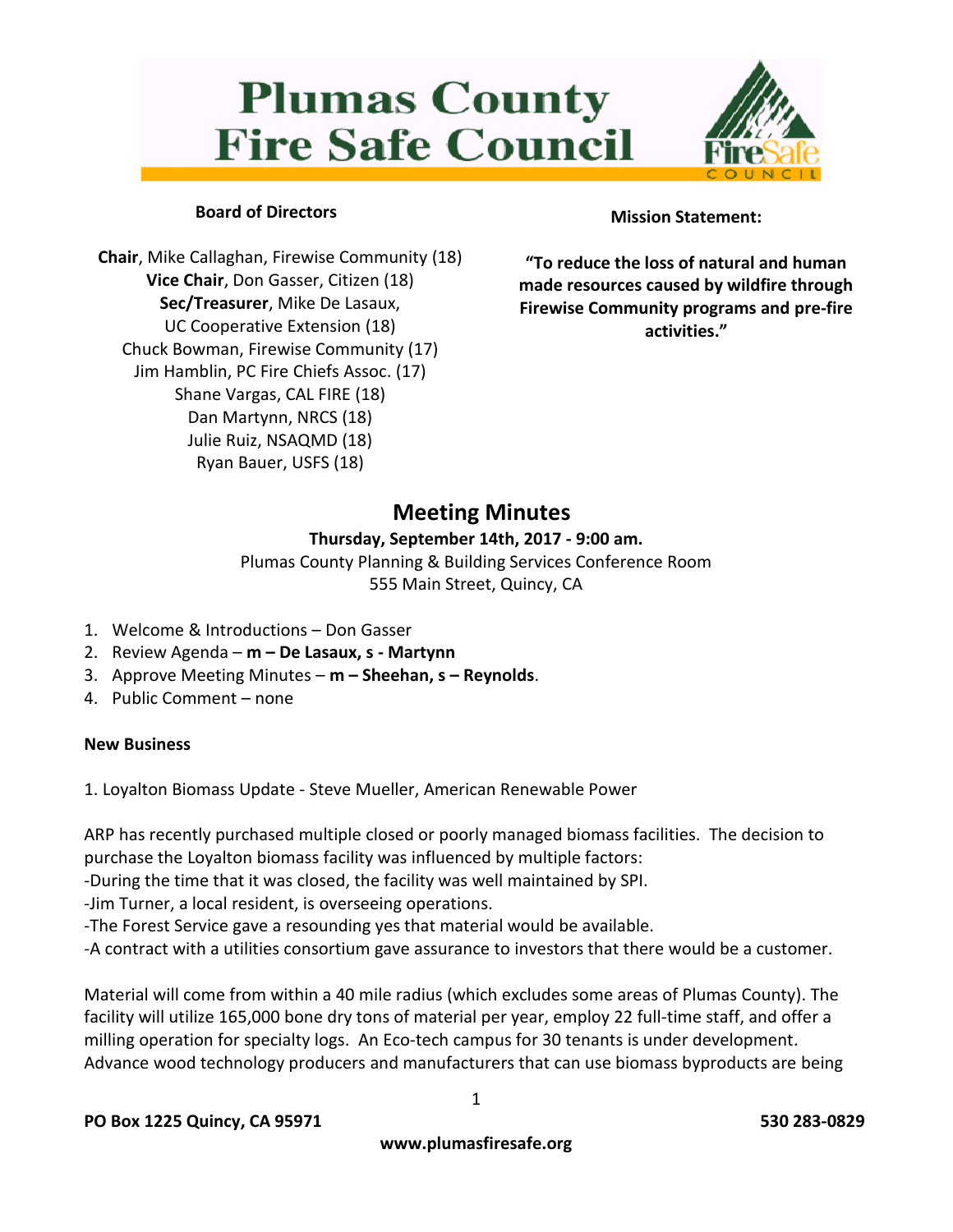solicited for tenancy. The facility is "destined not to die" because of its planned coexistence with industry.

John Sheehan asked if a range of prices had been established for material. Mr. Mueller explained that the price of fiber has been artificially inflated by the cost of power. He said that Loyalton will not be offering \$48-60/bone dry ton like other operations. \$20 for non-hazard and up to \$35 for Tier 1 & 2 High Hazard material is the going rate. The trade-off is that Loyalton offers more convenient access.

Chief Don Gordon reminded the group that there is a process in place for locally designating Tier 1 & 2 High Hazard Zones.

Don Gasser asked in what forms the material will be accepted. - Only processed material will be paid for. Unprocessed material will be accepted at no cost; stumps cost \$10/load. Logs will be accepted and utilized for their "highest use."

Phil Oels asked if residents will be able to deliver pick-up loads of slash. - The system in place to deal with that material is through the regional landfills – which will then process and deliver to the biomass facility.

Mike De Lasaux asked if small chip vans will be accepted. – Yes, deliveries will be accepted from all designated program activities. Known parties will be registered.

Mr. De Lasaux summarized the opportunity by stating that PCFSC formerly produced fiber that allowed projects to treat an additional 25% acres with the commercial income.

2. AB 1712 Private Burning of Lands - Chief Gordon

This bill cleans up language for a process that has existed for some time, allowing landowners to burn their own property. It aims to increase the pace and scale of burning on all lands. CAL FIRE is not encumbered to provide support for private lands burning, but they can supply holding resources. Additionally, they provide guidelines for safe burning.

Mr. De Lasaux pointed out that most landowners will have to retain professional services due to liability. He foresees it becoming a cumbersome permitting process. Chief Gordon followed that, yes, liability rests on the landowner. It may be an easier permitting process if the landowner is part of a Vegetation Management Program (VMP).

# **Old Business** – None

#### **Updates**

- 1. Plumas County Tree Mortality Task Force next meeting planned for October.
- 2. Status of Current Grants Hannah Hepner & Project Managers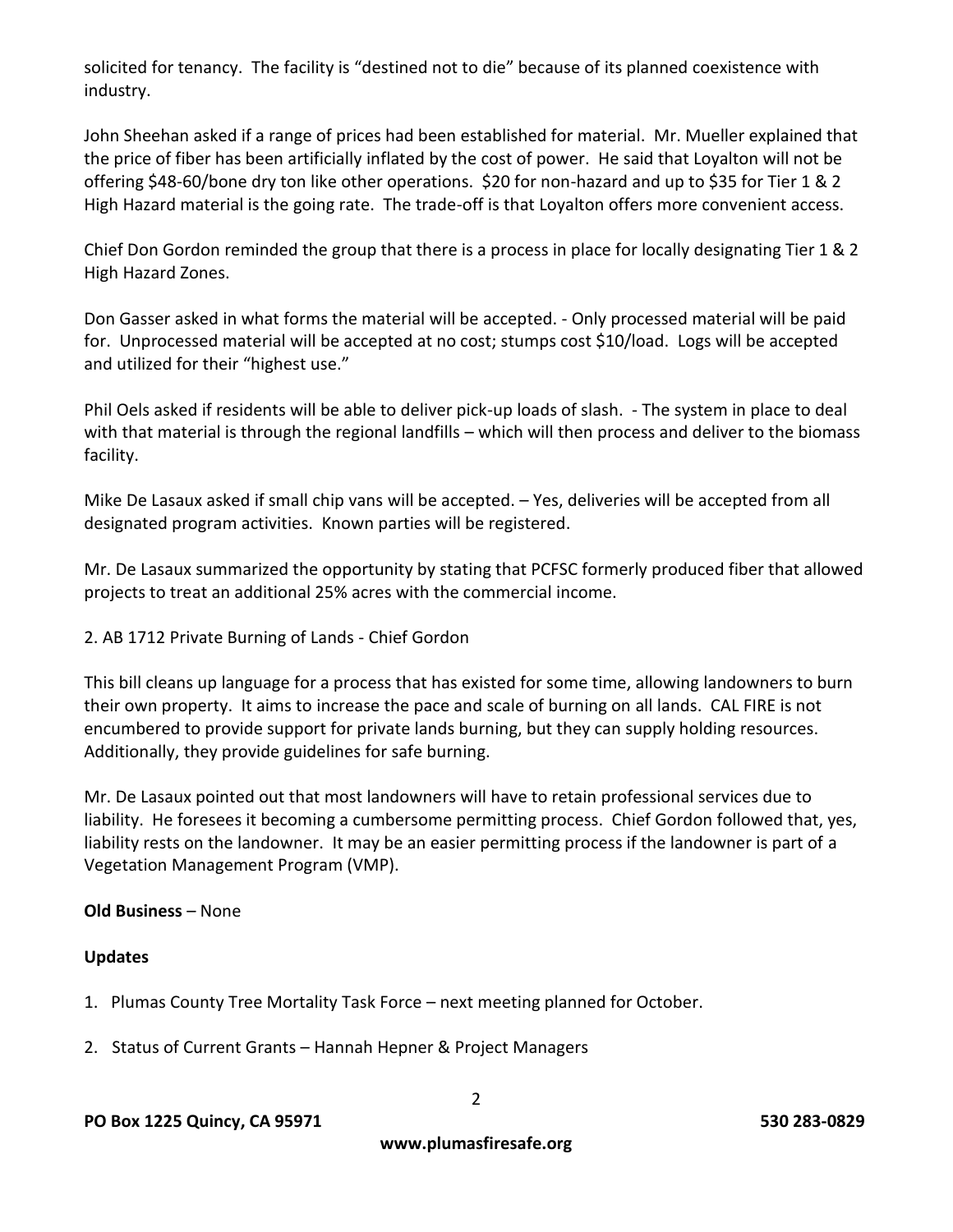**262 – Feather River Stewardship Coalition:** Held the SNC grant writing workshop in late August. Sixteen people attended.

**275/276 – Senior/Disabled Defensible Space**: 55 maintenance projects were completed with SRA fee funds this year. An additional 25 clients were treated with 2012 Stevens funds (259). These additional properties included some "heavy" work that our budget wouldn't otherwise cover.

**278 – Chipping Program:** The Phase II RFP closes on Sept 15th. Gary Parque said that we need to address the timing of chipping because by mid-summer fires impact operators' ability to get the chipping done. In the future we need to have the program underway in the spring. Mr. Sheehan pointed out that opportunities now exist for chips and that the chipping program should be restructured to accommodate these changes.

**259 – Barry Creek:** Project is complete with 59.4 acres (of a planned 555) treated.

**East Quincy:** Project is complete with 92 acres treated.

**East Shore:** The DM has been signed and Crossfire contracted to treat 9.4 acres.

**260 – Hwy 70:** Mastication & hand thinning is complete. Piles require burning in the fall.

**273- Dixie Valley:** Layout is complete. The project area covers 74.3 acres. A draft archaeology report has been submitted to PNF. Danielle Bradfield will have a completed Environmental Assessment in mid-October. Mr. De Lasaux asked if there is an opportunity for biomass on this project.

**277- Wolf/Grizzly**: Bids have been received by PNF and they came in high. The operator is Imperial. The Forest will be looking for ways to finance the acres that will not be covered by grant funds. There will probably be action on the project before winter.

**280 - Bucks Lake:** An offer has been made to the CCC for \$50,000 to treat 50 acres. Nick Johnson is coming out to look at the units.

**279 - Mohawk Vista:** Signed agreement received.

**281 – Gold Mountain:** Signed agreement received.

3 & 4. Status of Potential Projects/Grant Opportunities – Hannah Hepner

# **USFS Stevens funds – submitted April 14**

**C Road -** 90 acres, \$180,570 **Grizzly Ranch –** 130 acres, \$270,275 **American Valley Phase II –** 100 acres, \$285 970 **Genesee Woods/Red Clover –** 100 acres, \$178,970 (2019 Stevens funds)

# **CA FSC Grant Program – submitted May 10**

Requested \$11,350 for Senior/Disabled Defensible Space program. Application was unsuccessful – awaiting feedback.

# **FEMA Fire Prevention & Safety Grant – submitted May 18**

Requested \$56,168 for Senior/Disabled Defensible Space program One year implementation period, 5% cost share - \$2,808

# **Plumas RAC Title II – submitted August 11**

\$500,000 available. No match requirement.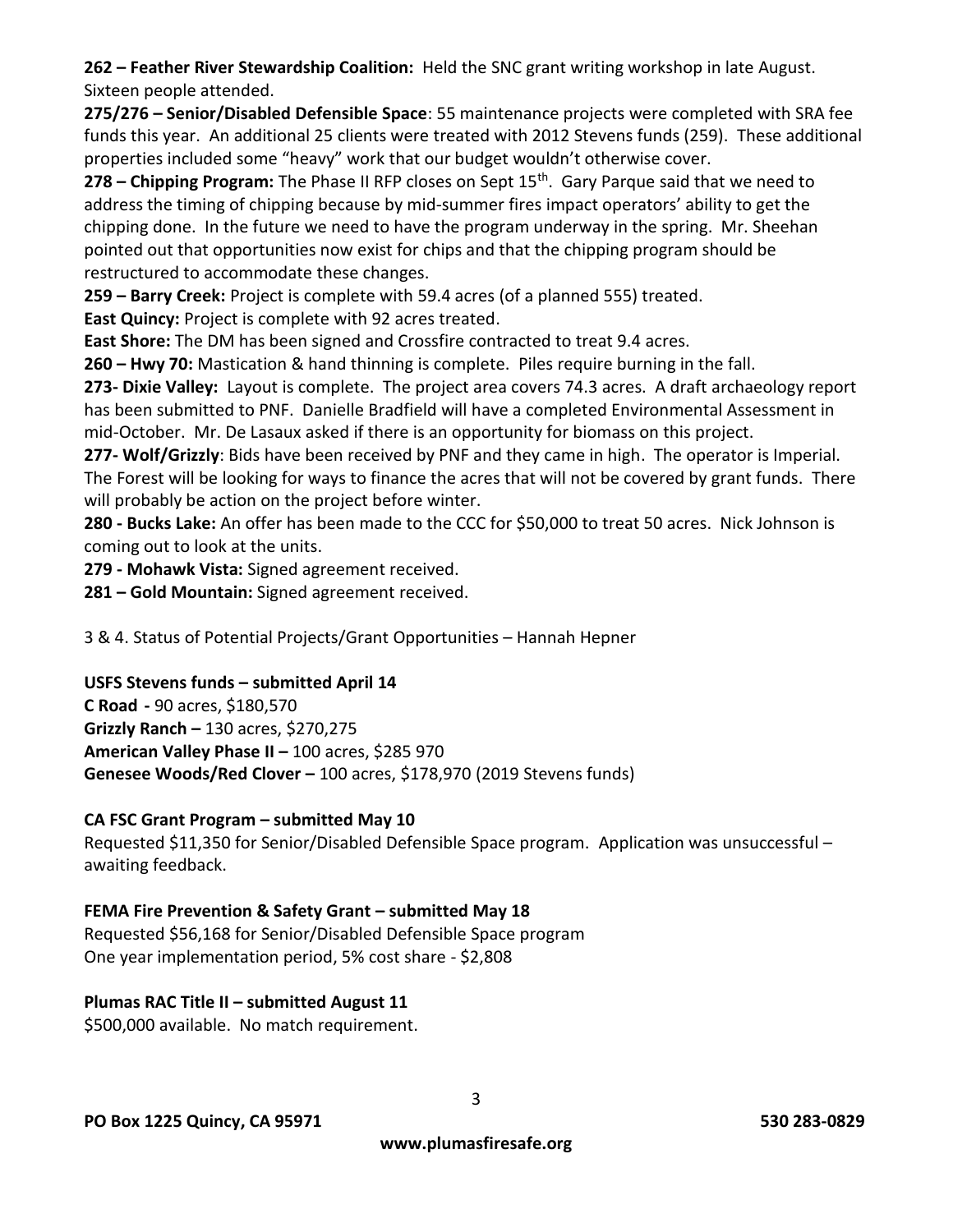Submitted an application for the Senior/Disabled Defensible Space Assistance Program for \$65,300 and six months of PCFSC Coordination for \$27,500. RAC will meet to deliberate on Sept 30<sup>th</sup>. Proponents are encouraged to attend to answer questions.

#### **SNC Prop 1 – pre-applications submitted Sept 1st**

No match requirement. Pre-applications made for Little Grass Valley Reservoir and Butterfly Twain.

**CAL FIRE SRA FPF –** to be announced soon.

- 5. Standing Reports and Discussion
	- **Plumas County Office of Emergency Services (OES):** Sue McCourt A Firewise assessment for The Pines on the Lake Almanor Peninsula has been completed. The National Firewise program now has an online program that will provide more localized data. There are new research fact [sheets](http://firewise.org/wildfire-preparedness/teaching-tools.aspx) available on National Firewise website, with new ones coming out monthly. Dale Knudsen was recently recognized with a special award.
	- **CAL FIRE:** Captain Shane Vargas reported that Defensible Space Inspectors have completed 520 inspections. There has been a 95% compliance rate. Chief Sean Delacour has been busy with fires but will prioritize burning of the American Valley piles once crews are back. PIO Gabriel Lauderdale said that the Sacramento communications office has developed evacuation brochures. An evacuation map has been developed for Quincy and will be mailed to 5,500 residents by the end of the month. Sue McCourt added that Chester is the next opportunity of developing an evacuation map. Scott Rosikiewicz said to keep monitoring the CAL FIRE website for the SRA grant announcement. Chief Don Gordon noted that it has been a busy fire season. He provided an update on the status of Cap & Trade funds and suggested that Plumas County is well positioned to take advantage of the opportunity. Mr. De Lasaux asked if defensible space inspections will continue in the absence of SRA fees. Chief Gordon said that, in fact, there may be an expansion of fire prevention activities and staffing. The education component has made a notable difference and defensible space contributes to climate change adaption because it can reduce the occurrence of unwanted fires.
	- **USFS Hazardous Fuels Reduction**: Dave Kinateder, Mt. Hough There has been timber sale activity by Bucks Lake and Round Valley Reservoir. Settlement dollars from the Moonlight Fire have not been prioritized for WUI projects. Contracts with the Forest Service have kept the Mooretown Rancheria working year-round.
	- **Northern Sierra Air Quality Management District**: not present
	- **Firewise Communities:**
		- **Lake Almanor West –** no update

**Graeagle –** Held a Firewise Day that had 50 people in attendance.

**Gold Mountain** – Did a pancake breakfast event over the holiday weekend.

**LACC –** Participated in The Pines' Firewise assessment.

**Grizzly Ranch –** 25-30 property owners (of 300) have cleaned up their properties.

**Plumas Eureka** – Most of the defensible space inspections were done in these neighborhoods and they have had a positive impact. One landowner was not able to get insurance for a new home until they discovered a company that would insure because of the community's Firewise recognition.

4